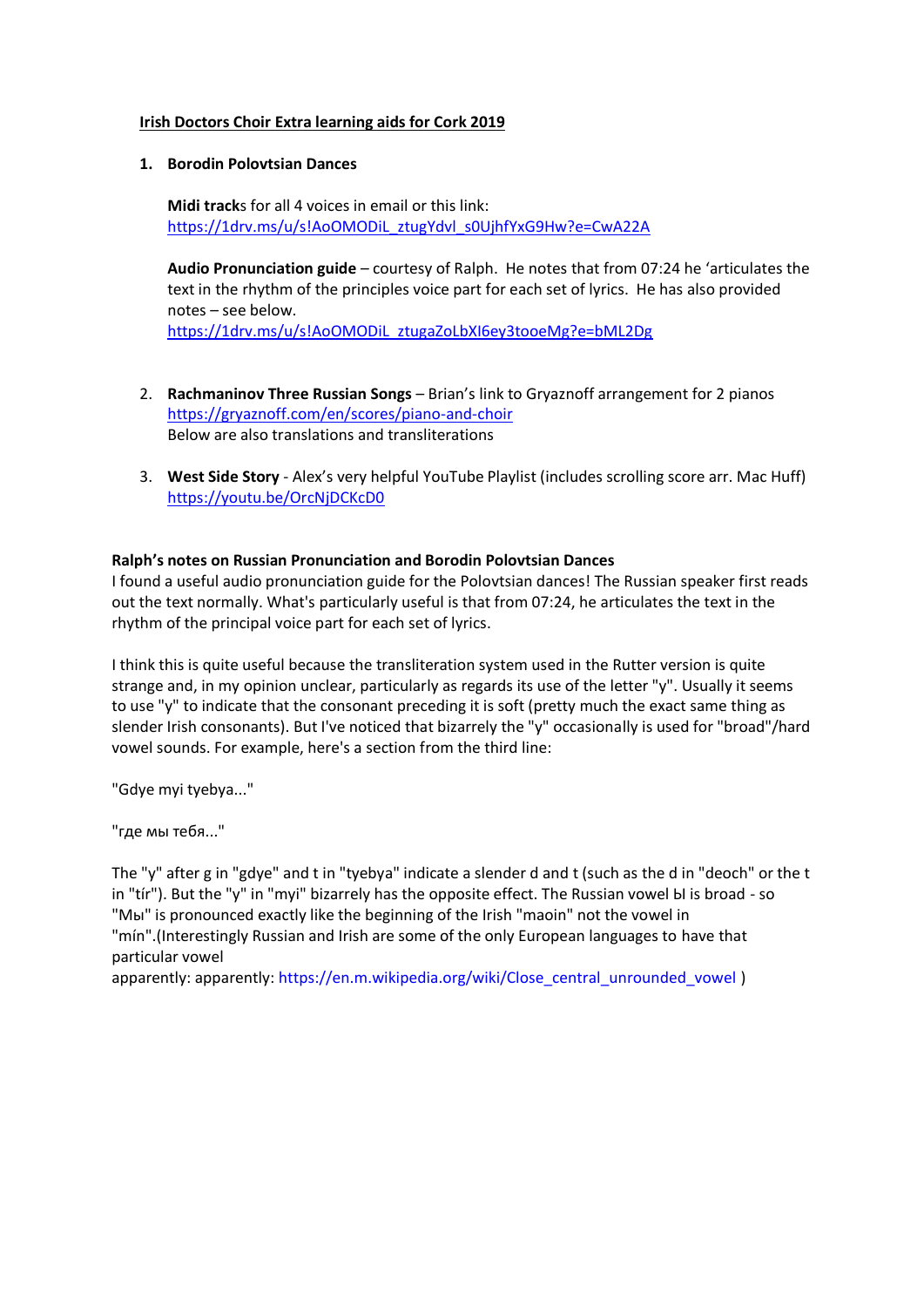## **Three Russian Songs, op. 41**

Brian's notes:  $K =$  almost h (kh) '-zjon' – short

Translation from: [https://lyricstranslate.com](https://lyricstranslate.com/en/%D1%82%D1%80%D0%B8-%D1%80%D1%83%D1%81%D1%81%D0%BA%D0%B8%D0%B5-%D0%BF%D0%B5%D1%81%D0%BD%D0%B8-op41-ii-%D0%B0%D1%85%D1%8A-%D1%82%D1%8B-%D0%B2%D0%B0%D0%BD%D1%8C%D0%BA%D0%B0-%D1%80%D0%B0%D0%B7%D1%83%D0%B4%D0%B0%D0%BB%D0%B0-%D0%B3%D0%BE.html) Transliteration by Brian

## **1. O'er the rushing river**

o'er the rushing river's bed. **Po mó-sto-chku ka-li-na** Lo! the berries blue and red! **Po kru-to-mo ma-li-na**

O'er the bridge, the drake is strutting **Se-lé-zjon-at pe-re-kho-dit**  proudly with uplifted head. **po mó-sto-chku ka-li-na** Lo! the berries blue and red! **Per-re-kho-dit ma-li-na**

There's a grey wild duck beside him, **sje-ryj ut-ku pe-re-vú-dit,** he escorts her gently so, **sje-ryj ut-ku ka-lin-na** helps her o'er the bridge to go!

But the duck is shy and frighten'd, **Sje-ryj ut-ku i-spu-ga-las** flies along the river's bed, **i-spu-ga-las, ka-li-na** Woe! the berries blue and red! Ah! — **u-lye-tye-la, ma-li-na!**

Now the drake stands lone and crying, **Se-lé-zjon sto-it, pla-chet!** sadly weeping bends his head. **Sto-it, pla-chet, ka-li-na** Woe! the berries blue and red! **Sto-it, pla-chet, ma-li-na!**

# **2. Oh! My Vanj-ka! ('Johnny' )**

Oh! my Johnny! bold and headstrong, thou knowest no fear, Oh! None can daunt thee, none can bend thy will, my Johnny dear! Why art thou leaving, faraway departing? Johnny, my John, Oh! Who shall befriend me? Who shall care for me, when thou art gone? Woe! there'll be no brother, there will be no faithful friend of thine, Oh! Only thy father, grim, old rascal who'll make me weep and pine! Who will be with me when the icy winter will hold its sway? Oh! Who will help me shorten the drear dark night, John, when thou'rt away?

**Ah, ty Vanj-ka, ra-zu-dá-la go-ló-va, da! Ra-zu-da-la-ja go-ló-vush-ka, Vanj-ka tvo-ja! Skoly da-lé-che ot-je-zha-jesh ot-mee-nya da-na kó-vo-ty po-ki-da-jes, mi-ly drug mee-nya? Akh-ni na brata, ni-na druga svo-je-vo, da! A-na svio-kra na-zlo-d(j)e-ja, da, Vanjka mo-je-vo**

**Skia-mtya o-stra-nus' e-tu zi-mu zi-mo-vat', da! Skia-mtya bu-du tiom-nu no-chku va-njka, ko-ro-tat'?**

See! A wooden bridge is jutting **Ch-rez re-chku, 're- chku by- stru**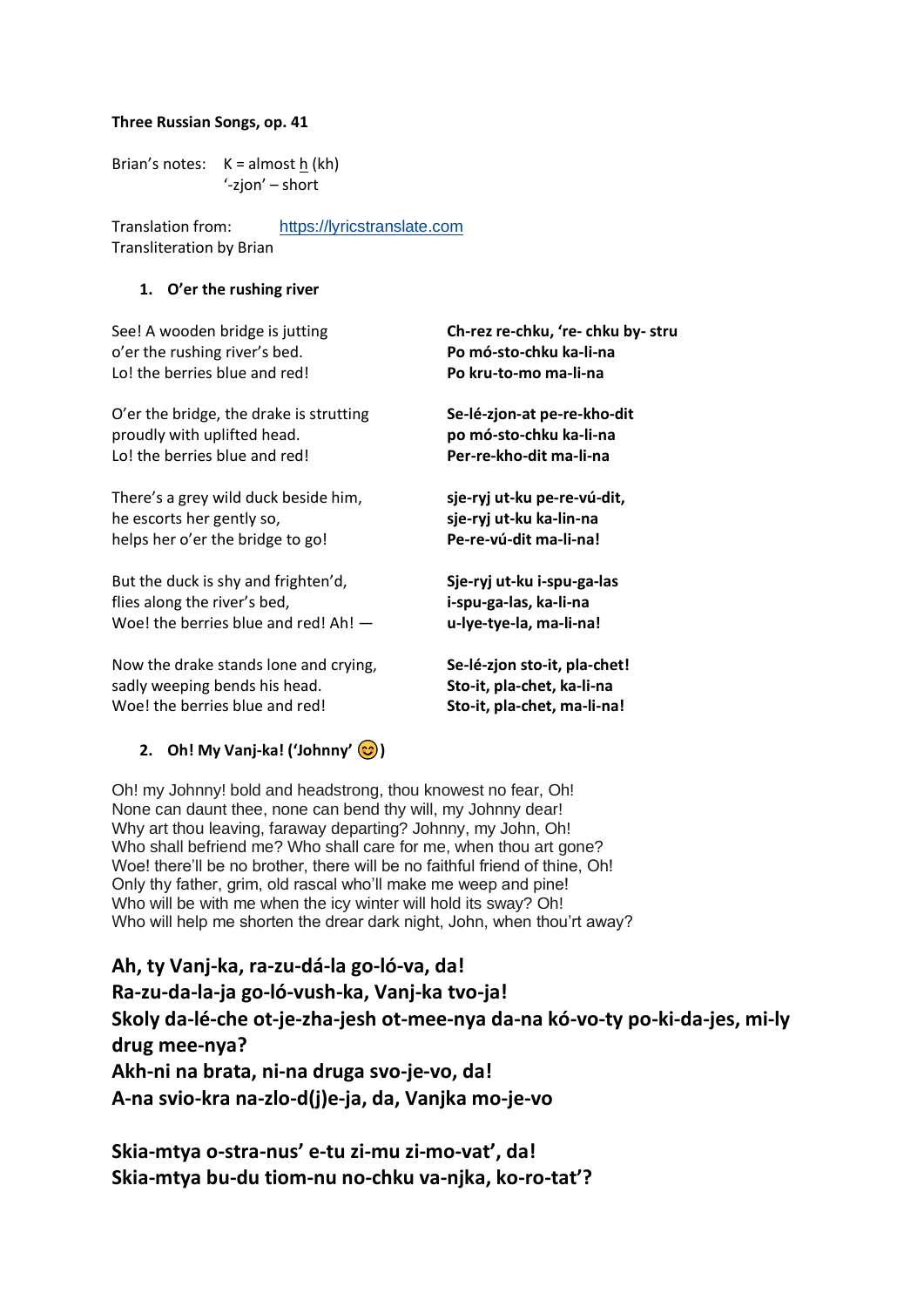#### **3. Quickly, quickly, from my cheeks, the powder off!**

That my face be white and not betray the tale. For I hear my jealous husband stepping near. Ai liu-li, ai da, liu-shenj-ki, li!

For I hear my jealous husband stepping near. Lo! he brings, he brings a costly gift to me! Ai, da! Ai, da!

Lo! he brings, he brings a costly gift to me. What a gift, a precious woven whip of silk! Ai Ai liu-li, ai da, liu-shenj-ki, li! What a gift, a precious woven whip of silk! Ho! he longs, he longs to lash his little wife! Ai liu-li! Ai liu-li!

Ho! he longs, he longs to lash his little wife, And I do not know nor guess the reason why. O! Ai li, liu-li ai liu-shenj-ki liu-li!

And I do not know nor guess the reason why, For what evil or for what misdeed of mine?  $AI$   $AI$ 

Only one offence that I can think of now: To our neighbour's feast I stole myself alone. Opposite the bachelor they seated me. To my handsome beau, a cup of mead I brought, And with gracious smile, he took the foaming cup Joining his white hands with mine upon its rim. Then, before all folk, he call'd me beautiful Ah! — Ah! —

Hi! my mistress! Hi! My lovely little swan! How I like thy graceful bearing and thy walk! Quickly, quickly, from my cheeks, the powder off, And the rosy paint remove without delay. For I hear my jealous husband stepping near! Ho! he longs, he longs to lash his little wife! Lo! forsooth! He yearns to beat his lovely spouse, And I do not know nor guess the reason why!

**Bie-ly- li-tsy, ru-mia-ni-tsy vy mo-i! So-ka-ti-ties' so li-tsa bie-la do-loi, So-ka-ti-ties' so li-tsa bie-la do-loi, Je-diet, je-diet moj nef-ni-vyj muzh do-moi A! Ai liu-li, ai da, liu-shenj-ki, li!**

**Je-diet, je-diet moj nef-ni-vyj muzh do-moi. On vi-ziot, vi-ziot, po-da-rok do-ro-goj Ai, da! Ai, da!**

**On vi-ziot, vi-ziot, po-da-rok do-ro-goj, Pli-tio-nu-ju, shel-ko-vu-ju ba-to-zhu!**